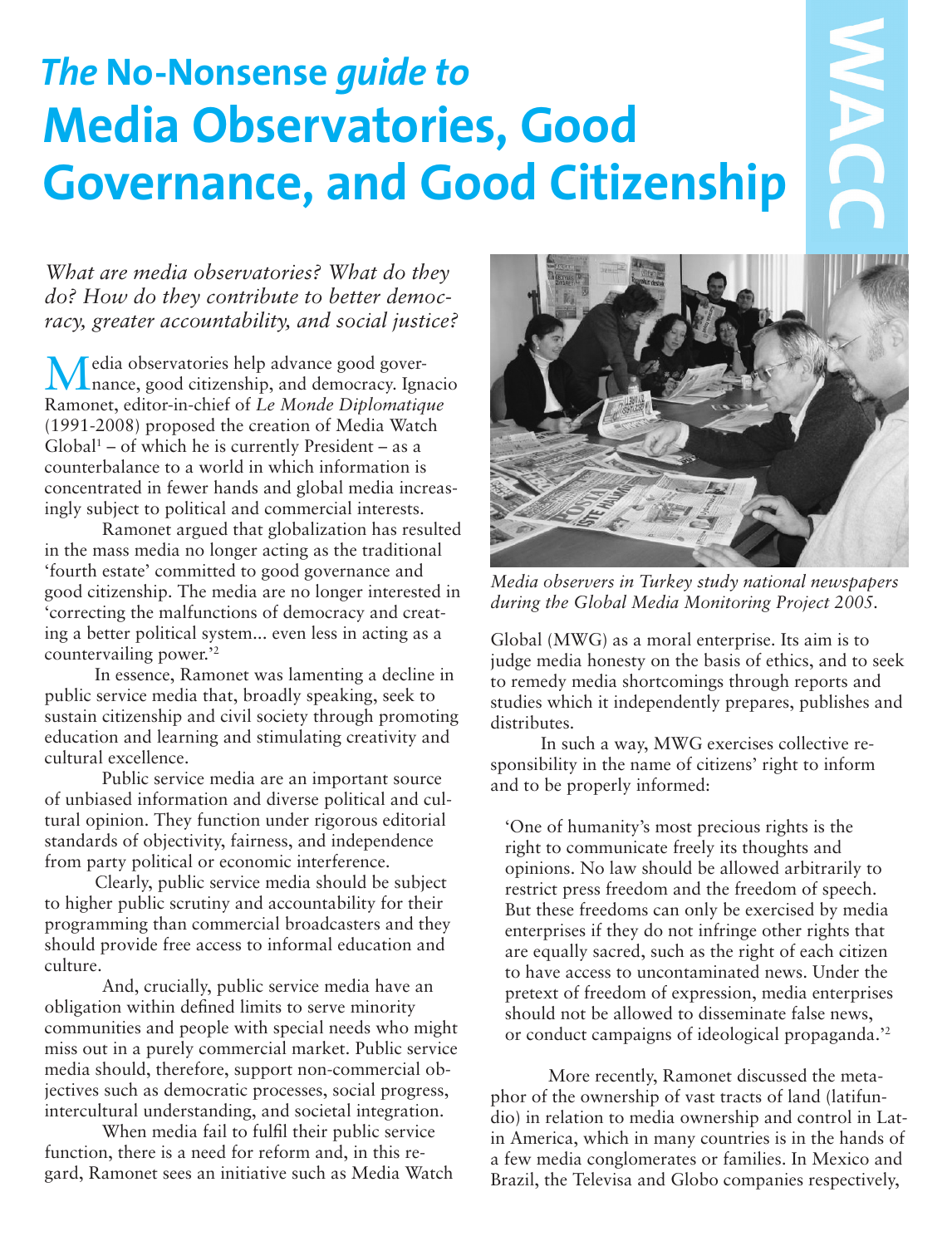have dominated the media for decades. Closely associated with authoritarian governments, both companies have consolidated their control and hold extensive interests in television, film, newspapers, music, radio and other industries.

Media markets elsewhere are effectively duopolies: Argentina (Grupo Clarín and Telefónica), Colombia (Grupo Santo Domingo and Grupo Ardilla Lule), and Venezuela (Grupo Phelps and Grupo Cisneros). Ramonet observed that:

'In a democracy, when one sector alone has too much power, in whatever area of life but above all in the life of the economy or the media, it's obvious that an imbalance is created – because the economy is all-important and the media create public opinion and, therefore, have an impact on democracy. If a few families simultaneously hold a significant portion of economic power and a major part of media power, a force is being created that is going to oppose any reforms aimed at greater balance.'3

Media reform encourages diversity and the proliferation of sources of content that are not controlled by the private or business sector or by the State. Media reform can be spurred on by the work of media observatories. Not surprisingly they have sprung up in many parts of the world – notably Latin America, where there is now a continent-wide network dedicated to fundamental notions of freedom of expression, freedom of information, the right to citizenship, and the right to participatory democracy.4

# **Importance of medIa to achIevIng socIal justIce**

*The Camden Principles on Freedom of Expression and Equality* prepared by Article 19 and published in April 2009 affirm the importance of the media and other means of public communication to enabling free expression and realizing social equality. The Principles recognize that:

'Freedom of expression and equality enhance the growth and vitality of civil society organizations which in turn give voice and visibility to vulnerable and disadvantaged groups and strive towards the protection of their rights.'5

Principle 5 articulates 'The right to be heard and the right to speak' in terms of a public policy and regulatory framework for media which promotes pluralism and equality. That framework should:

• Respect the principle that any regulation of the

media should only be undertaken by bodies which are independent of the government, publicly accountable, and which operate transparently

Promote the right of different communities to freely access and use media and information and communication technologies for the production and circulation of their own content.

Implementation of the framework includes:

- Promoting universal and affordable access to the means of communication and reception of media services
- Allocating sufficient 'space' to broadcasting uses to ensure that the public is able to receive a range of diverse broadcasting services
- Making an equitable allocation of resources among public service, commercial and community media
- Putting in place effective measures to prevent undue concentration of media ownership
- Providing public support for the provision of reliable, pluralist and timely information for all and content which makes an important contribution to diversity or which promotes dialogue among different communities
- Ensuring that disadvantaged and excluded groups have equitable access to media resources including training opportunities
- Protecting and enhancing public service values in the media.

Media observatories monitor all of the above and more. Their purpose is to study and analyse mass media content with the aim of safeguarding the quality of news and information, observance of people's rights to communication, freedom of information and expression, access to news and information sources, pluralism, and citizens' participation in the media.

Media observatories help improve journalistic coverage of issues that are vital to democracy and participatory development, such as good governance, good citizenship, and issues affecting marginalized people and communities.

The upsurge in observatories is a phenomenon provoked by a loss of credibility in conventional media and by a growing public demand for critical insights that provide people with a firm basis on which to evaluate the information provided by the media. The following list offers some examples of work being done.

## **EXAMPLES OF MEDIA OBSERVATORIES WORLDWIDE**

Fairness and Accuracy in Reporting (FAIR) (USA) **http://www.fair.org/index.php?page=100** FAIR, a national media watch group, has been offering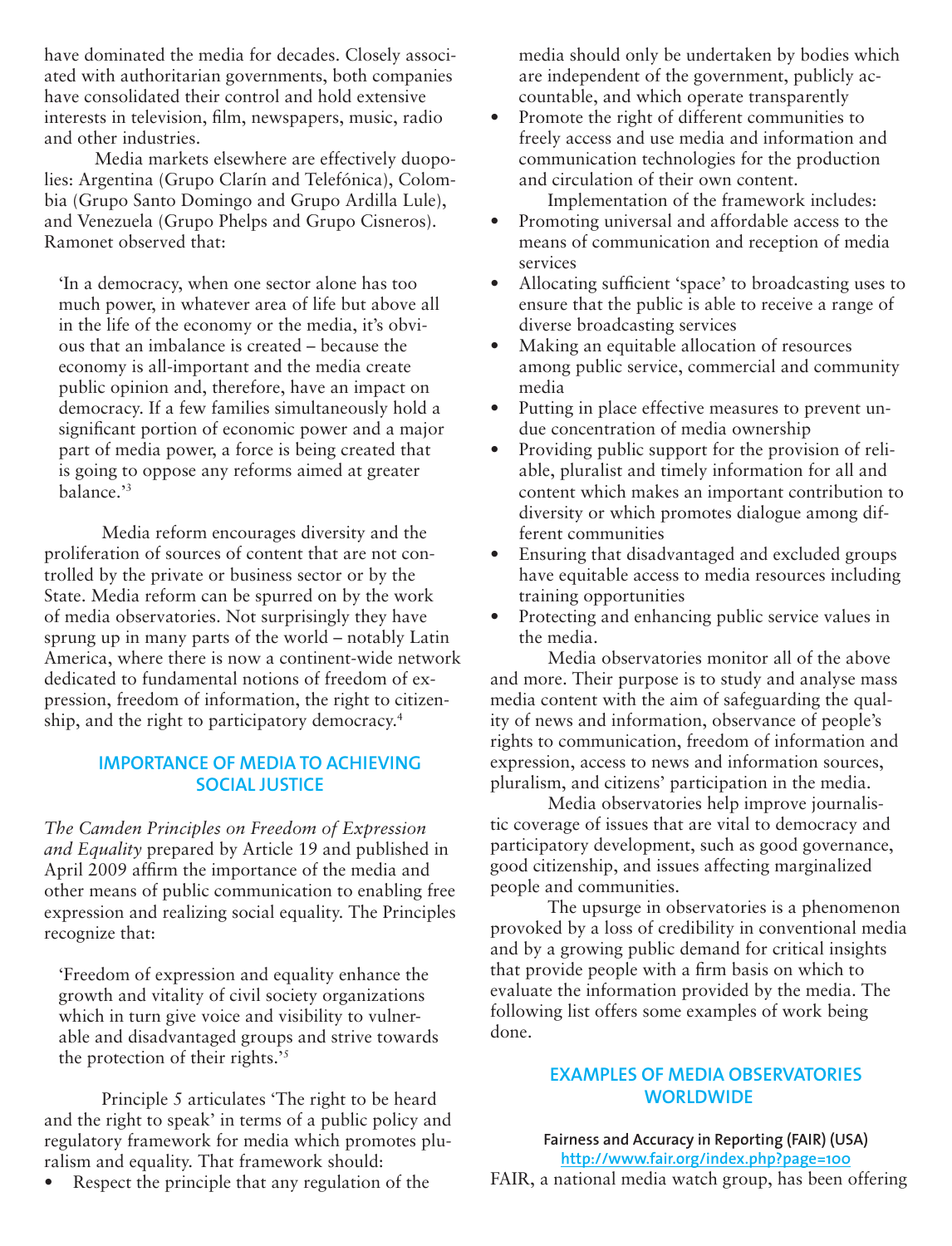well-documented criticism of media bias and censorship since 1986. It works to invigorate the U.S.'s First Amendment by advocating greater diversity in the press and by scrutinizing media practices that marginalize public interest, minority and dissenting viewpoints. As an anti-censorship organization, it exposes neglected news stories and defends working journalists when they are muzzled. FAIR believes that structural reform is ultimately needed to break up the dominant media conglomerates, establish independent public broadcasting and promote strong non-profit sources of information. FAIR maintains regular dialogue with reporters at news outlets across the U.S.A., providing constructive critiques when called for and applauding exceptional, hard-hitting journalism. It also encourages the public to contact media with their concerns, to become media activists rather than passive consumers of news.

## **the hoot (India)**

## **http://www.thehoot.org/web/home/index.php**

The Hoot is website created under the auspices of the Media Foundation. Its rationale is that while India has plenty of media, it does not have enough scrutiny of the media. The Hoot portal is an attempt to revive a concern for media ethics, restore focus on development in the subcontinent, and preserve press freedom. It attempts to hold up a mirror to the way journalists practice their craft in the region. It is devoted to examining issues of accuracy, fairness, right to information, censorship, and the responsibility of the media. It is aimed at journalists, users of the media including lay readers and viewers, and students and teachers of journalism and communications. Particularly for the last group, as for media professionals, it attempts to bring together several relevant links and readings and to provide tools for communities and individuals to interact with the media.

#### **Campaign for Democratic Media (CDM) (Canada) http://http://democraticmedia.ca/front**

CDM is a network of public interest organizations and people pushing for media democracy. Since 2008 a diverse array of groups and individuals across Canada has been building a new organization to support the development of a truly democratic media system. CDM is a network-structured, education- and campaign- oriented, movement-building, national, nonprofit and non-partisan media reform organization. It is primarily interested in helping to create the conditions for diverse, accountable and quality Canadian media to thrive. Its primary goal is to increase public awareness and informed participation in Canadian media policy formation. Participants in this emerging network include civil society organizations, consumer organizations, labour groups, media advocacy groups,

academics, grassroots media activists, and Canadians from across the country.

#### **gender links (south africa) http://www.genderlinks.org.za**

Formed in 2001, Gender Links began its work with a strong focus on promoting gender equality in and through the media. This work has two facets: research, training and advocacy for achieving greater gender sensitivity and balance within the media and in its editorial content; as well as strategic communication skills for gender activists and women in decision-making to better access and influence media content. Over time, that media focus has expanded to include work in the broader field of gender and governance. Pioneering work on developing strategic communications campaigns linked to the Sixteen Days of Activism on Gender violence has also grown to include initiatives to ensure sustained, year-long campaigns for ending gender violence. One of the main functions of the Gender and Media Networks is to raise alerts about gender injustices, and sexist coverage in the media. These Networks also issue report cards on media performance. Information is shared through E-Talk and a monthly newsletter.

#### **observatoire pour la liberté de presse, d'édition et de creation en tunisie (observatory for the freedom of press, publishing and creation in tunisia) (olpec) http://www.observatoire-olpec.org/1ere%20page%20 en.html**

In 2007 an observatory to monitor the state of press freedom and to document the social and professional conditions of journalists throughout the Arab world was opened in Rabat by the Federation of Arab Journalists' (FAJ). The observatory was to be run on behalf of the FAJ by the Syndicat National de la Presse Marocaine. It was intended to provide instant and extensive information on events and activities concerning Arab journalists and to publish reports and statistics, commission surveys and undertake studies on all aspects of journalism in the Arab world. The opening of the observatory coincided with the release of the report *Breaking the Chains* published by the International Federation of Journalists (IFJ) on the problems facing media and journalists in the Middle East.

# **asociación para el desarrollo, organización, servicios y Estudios Socioculturales (DOSES) (Association for Sociocultural Development, Organization, Services and studies) (guatemala)**

#### **http://www.dosesagua.org**

DOSES is a non-governmental, not-for-profit entity established in 2001 and made up of journalists. Its mission is researching the social effects produced by the mass media, fulfilling the media watchdog function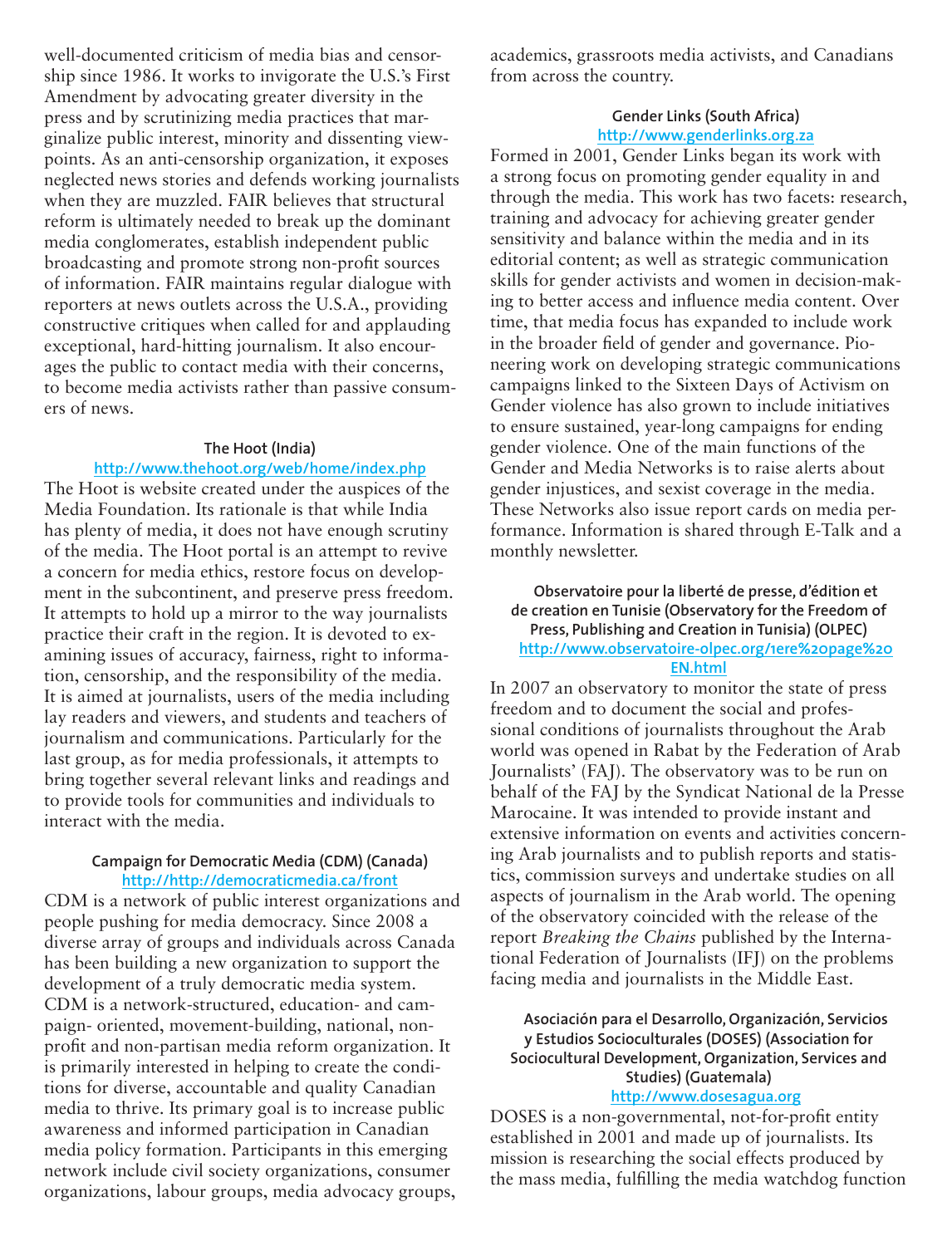of citizens, and developing projects aimed at improving the quality of journalism in Guatemala so that the media genuinely contribute to social and democratic development. In its work, DOSES has promoted two observatories: La Nana (Grandma), which monitors the media in relation to the rights of children and adolescents, and Women and Media, which builds awareness among journalists of the need to incorporate a gender emphasis in news coverage.

#### **veeduría ciudadana de la comunicación social (citizens' media watchdog) (peru) http://www.veeduría.org.pe**

Calandria has being carrying out media studies since 1996. The centralising of news, exclusion of the provinces from the public agenda, and inequality of women and young people as subjects of opinion are some of the problems addressed by monitoring. In 1999 Calandria set up a media observatory for citizens to monitor and debate with the media questions of ethics and development. Its activities are carried out by means of a Network of Communication Volunteers comprising communicators and students of mass media throughout Peru. As well as generating equitable initiatives for dialogue between media and citizens, the Watchdog's aims are to evaluate the quality and public role of the media and to contribute to better education for Peruvian society through the media.

#### **observatorio de medios fucatel (chile) http://www.observatoriofucatel.cl**

The Fucatel Media Observatory is an independent study centre whose main purpose is to reflect on social change and the public impact of the media in modern democratic societies. It organizes the annual 'conversatory' Provocations and occasional round-table dialogues on communication issues such as the impact of digital television. Studies carried out by Fucatel include 'Images and perceptions of the Chilean press: Newspapers according to their readers'.

## **observatorio de prensa de brasil (brazil's press observatory)**

**http://observatorio.ultimosegundo.ig.com.br**

Brazil's Press Observatory is an initiative of the Institute for Journalism Development and a project of the Laboratory for Advanced Journalism Studies of the State University of Campinas. It defines itself as a journalistic vehicle focused on critiquing the media using the Internet as a medium of diffusion. The Observatory runs the blog 'Latin American Colloquium on Observing the Media', a platform for sharing experiences, studies and information among organizations working in the field of media monitoring in Brazil and on the continent.



*Radio and television broadcasting are also covered by media observatories - in this case in the Philippines.*

#### **observatorio nacional de medios (national media Observatory) ONADEM (Bolivia) http://www.unirbolivia.org**

ONADEM originated in the UNIR foundation, established in 2004 with the objective of generating spaces for information, negotiation, deliberation and dialogue among Bolivians working for participation, interculturality and equality. UNIR's information unit, where the observatory was set up, tries to improve transparency, quality and access to information about difficult themes (coca, health, education, hydrocarbons, etc.) and about the democratic process. The Observatory follows, analyses, and evaluates media content in order to socialize it and to create greater self-critical awareness in the media and among journalists. It seeks to encourage quality news, transparency of media ownership, and to study telecommunications legislation.

## **Red Andi América Latina (ANDI Latin America network)**

#### **http://www.redandi.org**

The ANDI Latin America Network is made up of 12 news agencies for children's rights that are committed to using communication for human and social development and especially to promote the rights of children and adolescents. Each is a non-governmental entity representing a Latin American country and is responsible for carrying out a series of strategic actions based on a methodology created, approved and consolidated by ANDI - News Agency for Children's Rights - in Brazil. Each entity works like a news agency that does not produce news, but mobilizes and trains journalists, monitors the media, produces guidelines on strategic issues and organizes sources of information and data on themes affecting childhood.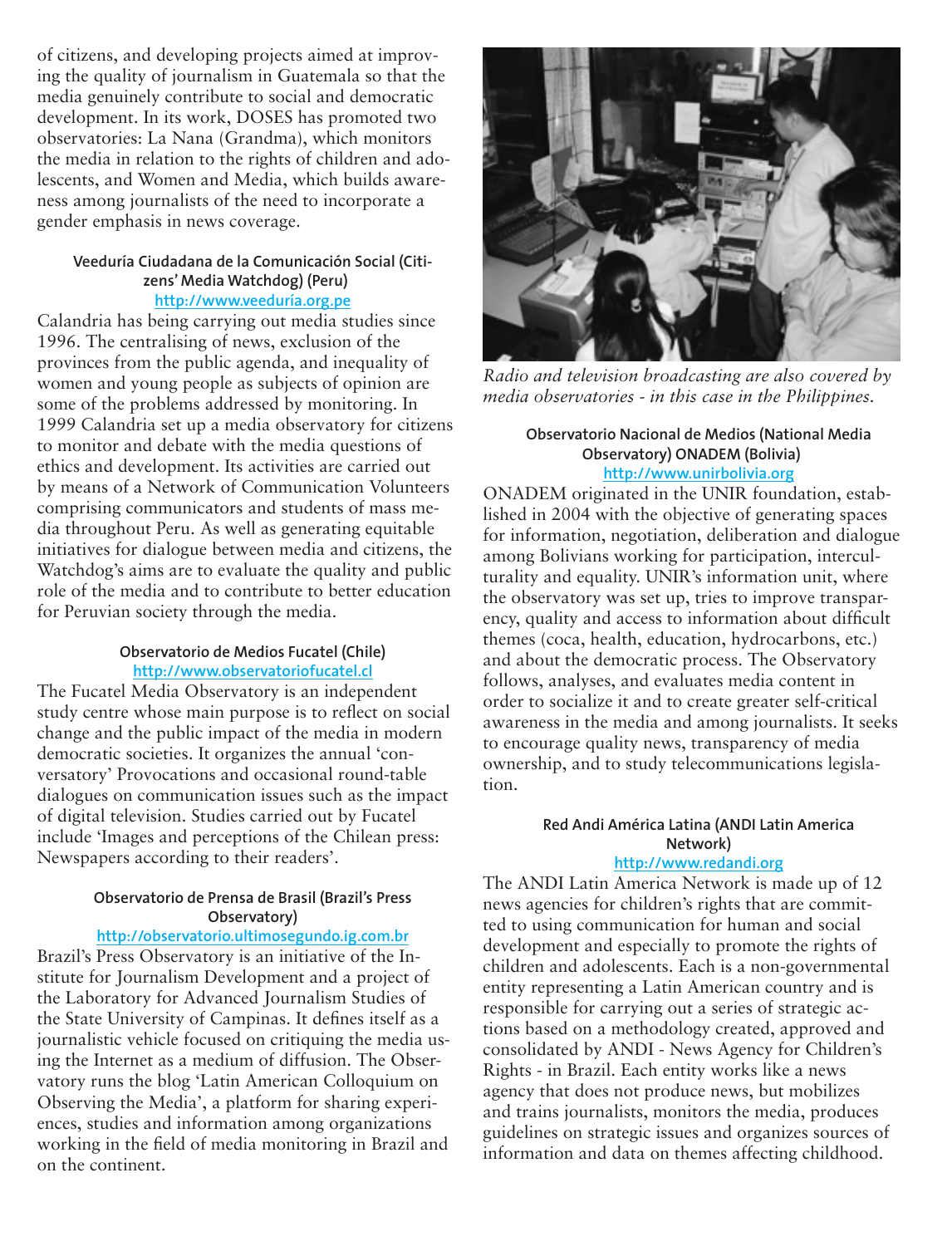#### **Instituto de Investigación de medios (media research Institute) (argentina) http://www.crin.org/organisations/vieworg. asp?id=3007**

The Institute's aim is to promote human and social development based on scientific research and the transfer of knowledge in order to respond to the many problems of our times. Its line of action is mass media research through research networks that contribute to creating policies for Latin American media. It also trains for community mobilization, produces media content and educational materials. In addition to the International Research Forum on Media and Infancy, its activities include the use of street musicians in schools and to mobilize communities around themes related to communication, social inclusion and literacy projects for street children using videogames.

## **fundación gamma (ecuador) http://www.gammaecuador.org/home.php**

The GAMMA Foundation seeks to strengthen human relationships through greater understanding of global responsibilities. In particular it works to unmask the habits of cultural patriarchy so that people and society cease to accept as natural facts situations of discrimination, subordination, exclusion and violence. It also seeks to lay the foundations of a cultural matrix in which people and society can fully develop and live. GAMMA works in the following areas: training and communication; research and systematization; social therapy to heal trauma; assistance in monitoring, following, executing and evaluating development projects. Its axis revolves around the perspectives of gender and human rights. GAMMA also organizes the Observatorio Ciudadano de la Comunicación (Citizen's Communication Observatory) aimed at increasing equality of opportunities between women and men.

#### **Ibero-American Observatory on Television Fiction (obItel)**

Created in 2005 in Colombia, OBITEL is composed of eight national groups of researchers (based in Argentina, Brazil, Chile, Spain, the USA, Mexico, Portugal and Uruguay) who carry out systematic monitoring of fiction shows broadcast on open television channels in their respective countries. The Observatory's goal is to foster scholarly research on television fiction, to contribute to education and production in this area, and to collaborate on leveraging television policies. In addition, OBITEL aims to shed light on the cultural and political dimensions of contemporary international relations through the demands of recognition of belonging and of the right to alterity. Since 2007 OBI-TEL has published a Yearbook detailing its work. In 2009 it was called *Television fiction in Ibero-America:* 

*Narratives, formats and advertising* (Rio de Janeiro: Editora Globo. ISBN 978-85-250-4702-1).

## **the global media monitoring project (gmmp) http://www.whomakesthenews.org/**

What would the world's news look like if it were gender responsive? What would it look like if it were contributing to gender equality?

The media have an enormous potential as agents of change for gender equality and women's empowerment. They are a pervasive central source of cultural patterns and social values. In too many countries, they reflect and reinforce gender injustice. In both overt and subtle ways, they also often perpetuate negative stereotypical representations of girls and women that in turn influence and reinforce genderbased discrimination. This can be said of both the entertainment and news media output.

If there were gender equality in the media, the media environment would look different. Not only would we no longer see gender based stereotyping, but perhaps even more importantly we would see a massive increase in representation of the lives and concerns of women, and women's opinions and viewpoints. In brief, the media are a site and a source of gender inequality.

The Global Media Monitoring Project (GMMP) is the largest and longest grassroots media monitoring, longitudinal research project on gender representation in news media across the world. It is also the largest advocacy initiative in the world on changing the representation of women in the media. In 1994, the World Association for Christian Communication (WACC) along with ISIS Manila and the International Women's Tribute Centre organised the 'Women Empowering Communication' conference in Bangkok which played a large part in galvanising support for official recognition of issues related to women and the media in Section J of the 1995 Beijing Platform for Action.

It was at the Bangkok conference that the idea for a one-day study of the representation and portrayal of women in the media was conceived. The idea was inspired by the concern of women activists to bring the issue of media accountability to the forefront of debate on gender inequalities. The first global day of media monitoring was coordinated by the Canadian NGO Media Watch with support from WACC and others, and the report was launched at the Women's NGO Forum in Beijing in September 1995.

Every five years since then another GMMP has taken place to contest news media representations of gender which contribute to maintaining, reproducing stereotypes and increasing marginalization and discrimination on the basis of gender. The GMMP also